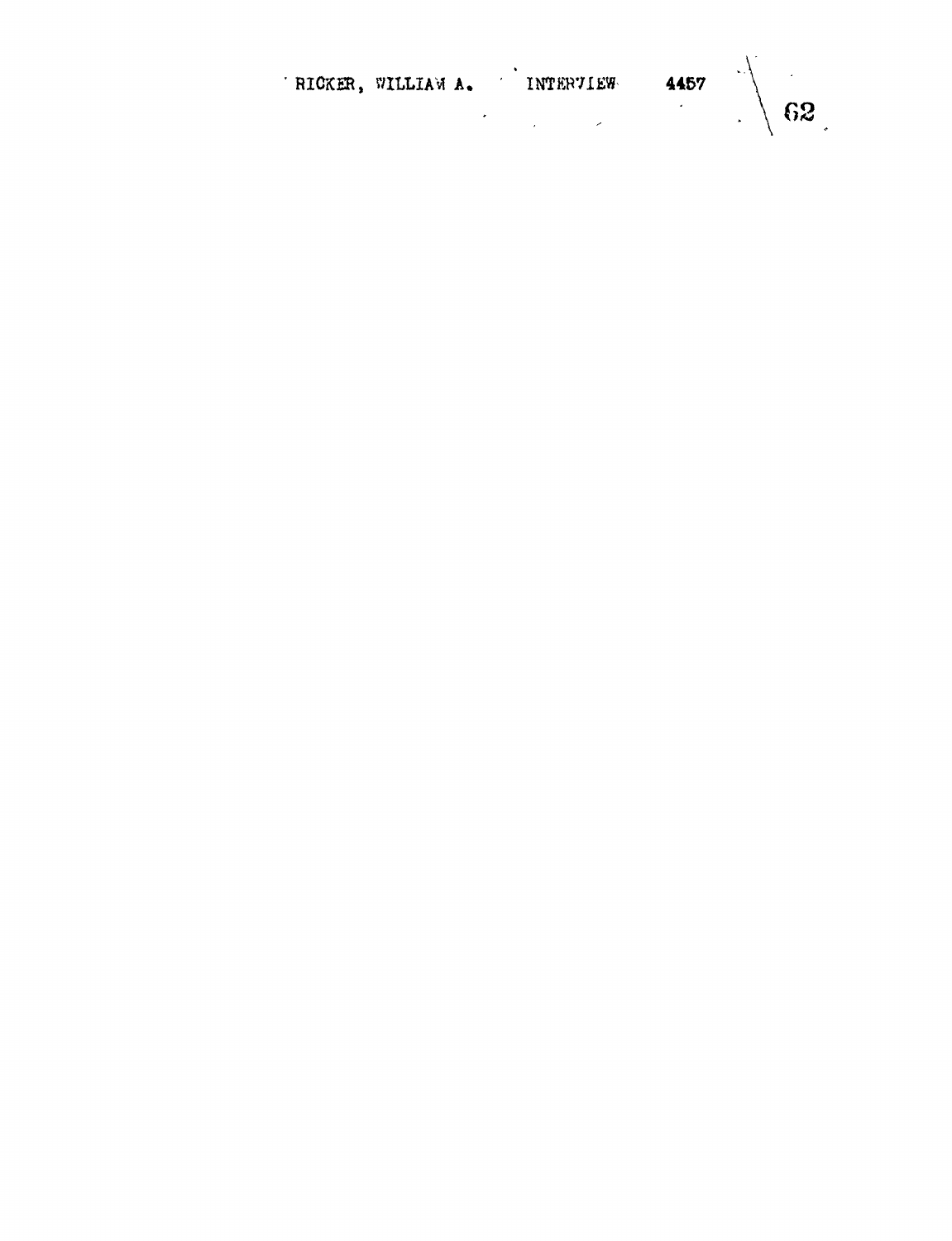|                                                                                                                                                                                                                                                                                                                                                                                                                                                                                                                                                        | RICKER, WILLIAM A., INTERVIEW               | - 8                                             | Form $A - (S - 149)$ |                                                 |
|--------------------------------------------------------------------------------------------------------------------------------------------------------------------------------------------------------------------------------------------------------------------------------------------------------------------------------------------------------------------------------------------------------------------------------------------------------------------------------------------------------------------------------------------------------|---------------------------------------------|-------------------------------------------------|----------------------|-------------------------------------------------|
|                                                                                                                                                                                                                                                                                                                                                                                                                                                                                                                                                        | Indian-Pioneer History Project for Oklahoma | BIOGRAPHY FORM<br>WOURS PROGRESS ADMINISTRATION |                      | 4457 63                                         |
|                                                                                                                                                                                                                                                                                                                                                                                                                                                                                                                                                        |                                             |                                                 |                      |                                                 |
| 14 Worker's name  . Our C. Ferr                                                                                                                                                                                                                                                                                                                                                                                                                                                                                                                        |                                             |                                                 |                      |                                                 |
| is regort mude on (date) in the l7,<br>$\frac{\partial^2 \mathcal{L}}{\partial x^2} = \frac{1}{2} \frac{\partial^2 \mathcal{L}}{\partial x^2} + \frac{1}{2} \frac{\partial^2 \mathcal{L}}{\partial x^2} + \frac{1}{2} \frac{\partial^2 \mathcal{L}}{\partial x^2} + \frac{1}{2} \frac{\partial^2 \mathcal{L}}{\partial x^2} + \frac{1}{2} \frac{\partial^2 \mathcal{L}}{\partial x^2} + \frac{1}{2} \frac{\partial^2 \mathcal{L}}{\partial x^2} + \frac{1}{2} \frac{\partial^2 \mathcal{L}}{\partial x^2} + \frac{1}{2} \frac{\partial^2 \mathcal{L}}$ |                                             |                                                 |                      | $-$ 193 <sup>1</sup> $\gamma_{5}$ <sup>34</sup> |
|                                                                                                                                                                                                                                                                                                                                                                                                                                                                                                                                                        |                                             |                                                 |                      |                                                 |
| Fort Office Address ___ Perry, Oklikorn,<br>Regidence address (or location)                                                                                                                                                                                                                                                                                                                                                                                                                                                                            |                                             |                                                 |                      |                                                 |
| DATE OF BIRTH: Month                                                                                                                                                                                                                                                                                                                                                                                                                                                                                                                                   |                                             |                                                 | $Day_$               | Year                                            |
| clase of birth                                                                                                                                                                                                                                                                                                                                                                                                                                                                                                                                         |                                             | Mr. Ricker is 73 $j_1$ . $\cdots$ 11.           |                      |                                                 |
| Maxe of Father                                                                                                                                                                                                                                                                                                                                                                                                                                                                                                                                         |                                             |                                                 | Place of birth       |                                                 |
| $[0,1]$ or information about father $[0,1]$                                                                                                                                                                                                                                                                                                                                                                                                                                                                                                            |                                             |                                                 | Flace of birth       |                                                 |
| Name of mother                                                                                                                                                                                                                                                                                                                                                                                                                                                                                                                                         |                                             |                                                 |                      |                                                 |

mi principals (continue on blank sheets if necessary and attach, firmly to<br>his for... Number of sheets attached 3 pages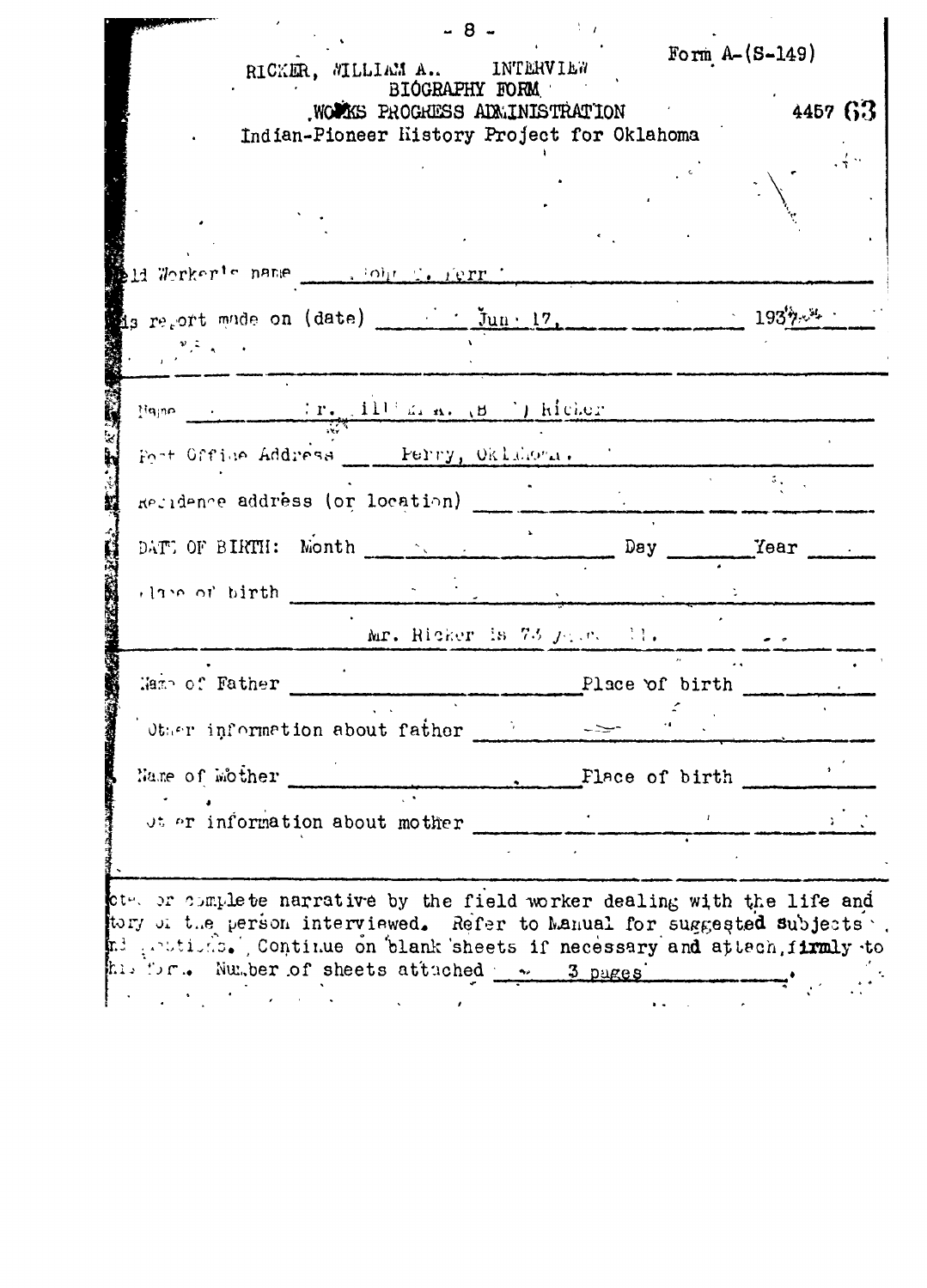RIOKER, WILLIAM A. INTERVIEW.

445?

64

John C. Kerr, / Kield worker. June 17, 1937

يوملر

Happenings of Cheroke© Strip Days, Aa Told by William A. "Bill" Ricker.

My name is William  $,$  (Bill) Ricker $\checkmark$  I was born and reared in Kansas, close to Fureka. I an seventythroe years old. I hunted and trapped asfar nerth ind west as Washington Territory, before it became st. te.

Oh! yes, sure, I was here when this Strip opened, and I ot - farm eight miles south of Perry, Oklahoma. I was sbout thirty, gues:, when I made the run. I had an old Uncle who lived down in old Oklahosa, about a . mile from the trip line. I came down through the itrip before it opened; drove through, coming down past the White Wa le Agency and cro. sing the Red Rock Creek on a government toll bridge. I located my uncle's farm and just moved in. I helped him farm the sum er before th . Opening. You see I had a good team.  $\sim$  Cay, the, were cood ones, gre ,t bi/ loggy fellows, we went to Orlsnio and bought *\** new mower and rake, and I mowed hay all up and down Stillwater reek, even in the Strip just before it opened. You know, I hauled that hay into Perry that winter and soldn<sup>t</sup> for a dollar a bale. I rode one of my horses into the "trip nd Hncle rode the other One. 'e took our time, you see the s. ldiers had burned most of the grass off and the country looked mighty bad. We .got as far north as Red Rock. We saw plenty of Soomers.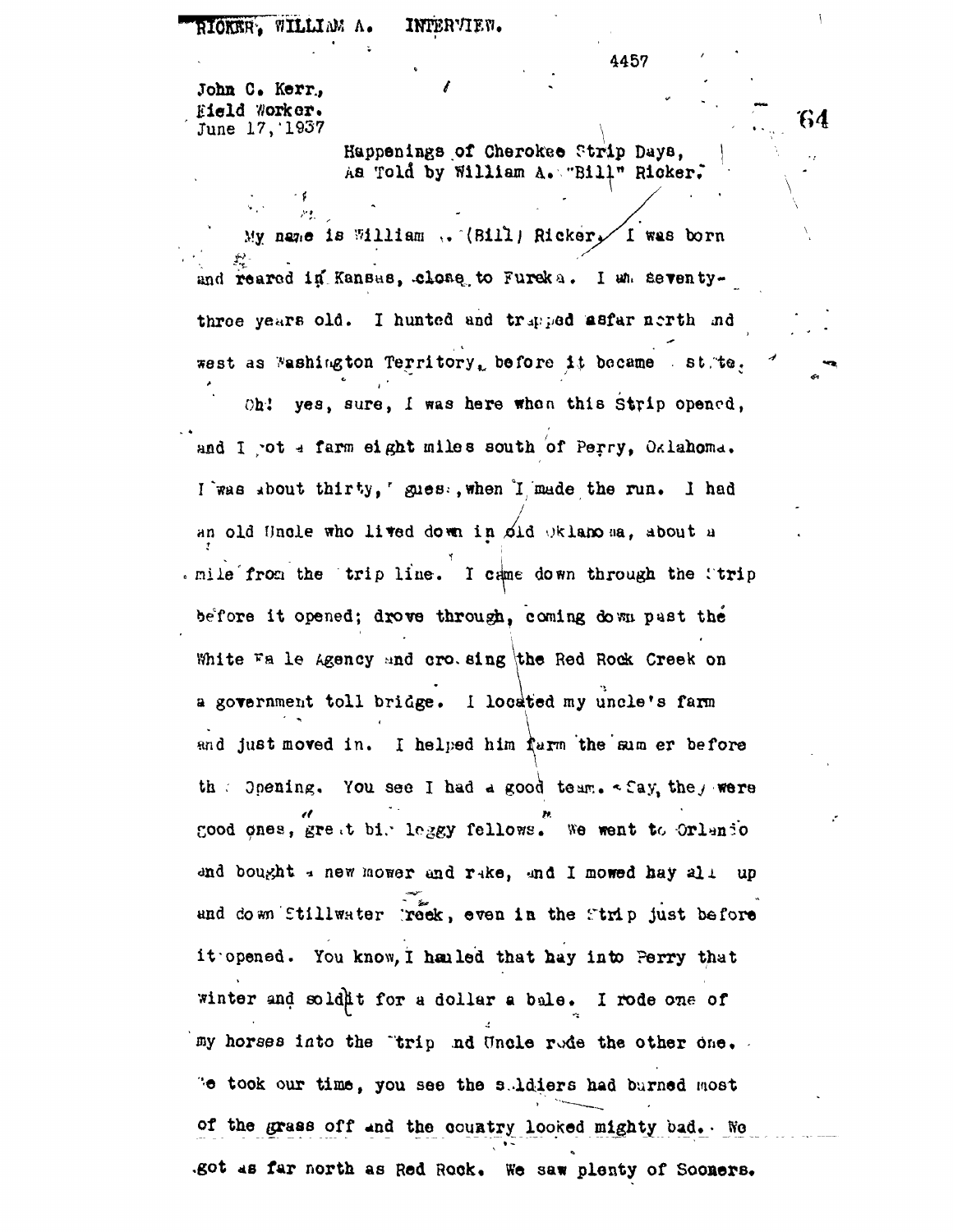| RICKER, WILLIAM A. |  |  | INTERVIEW. |
|--------------------|--|--|------------|
|--------------------|--|--|------------|

*\*

Sooners were people who, slipped in in the night or the day before the Opening. They used soap and- water on their horses. This made a lather and looked like they hud been run a long ways. We saw them coming out of creeks, canyons, and thickets and the horses werentt. panting or blowing at all. They didn't fool Uncle and me at all.

 $\frac{1}{2}$   $\frac{1}{2}$   $\frac{1}{2}$   $\frac{1}{2}$   $\frac{1}{2}$   $\frac{1}{2}$   $\frac{1}{2}$   $\frac{1}{2}$   $\frac{1}{2}$   $\frac{1}{2}$   $\frac{1}{2}$   $\frac{1}{2}$   $\frac{1}{2}$   $\frac{1}{2}$   $\frac{1}{2}$   $\frac{1}{2}$   $\frac{1}{2}$   $\frac{1}{2}$   $\frac{1}{2}$   $\frac{1}{2}$   $\frac{1}{2}$   $\frac{1}{2}$ 

**1.** . . . . . . . . . . . . . . 65

I didn't like the looks of the country north of Red Rock, so we started back south. We jumped an antelope, and I ran him down and shot him with an old pistol I had with me. We canped in the creek bottom that night and I sold the antelope to some old fellow from farther back for \$3.00. The next day we returned home and a week later we rode up in the Strip and I staked my claim. I broke some of it up the next spring and put in some corn which did pretty we\*l. But the *mxt* two years were bad. About all we raised was kaffir corn and turnips. We very nearly lived onthem. We had kaffir corn, bot cukes, and boiled turnips, and also "turnip kraut". This was called Turnip Year.

You see it was awfully dry until fall and everyone planted late turnips, and they were plentiful. This was  $\ln$  1894 and 1895.